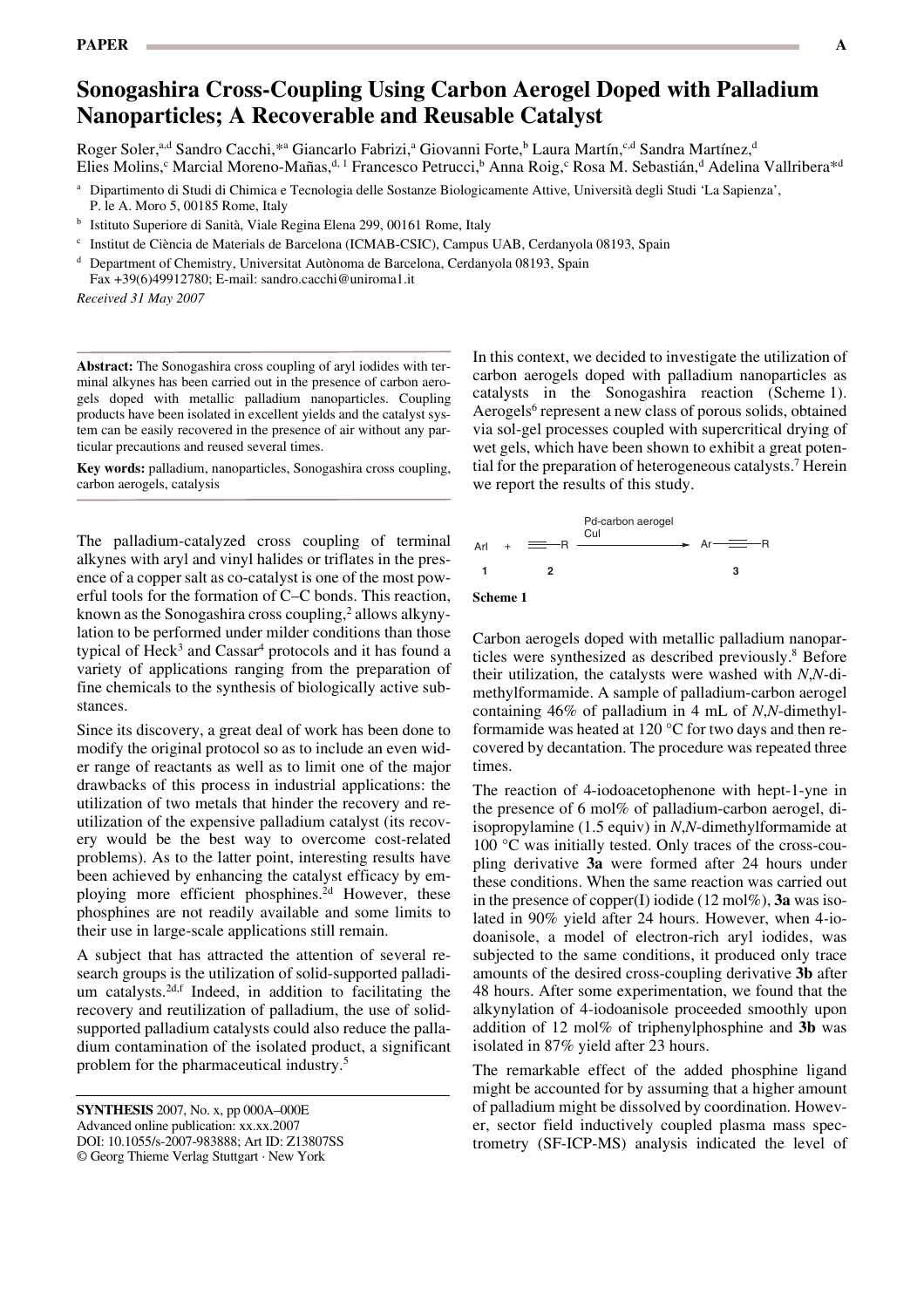palladium in *N*,*N*-dimethylformamide, after decanting, to be essentially the same with and without triphenylphosphine (6–9 ppm). This behavior has not been investigated and will not be commented upon further.

Copper(I) iodide and triphenylphosphine were then used as the reaction was extended to other aryl iodides and terminal alkynes. Several examples of palladium-carbon aerogel-catalyzed Sonogashira cross-coupling reactions are listed in Table 1. A variety of electron-rich and electron-poor aryl iodides **1** and terminal alkynes **2** reacted smoothly under these conditions to give the corresponding cross-coupling derivatives in excellent yields.

We also investigated the recyclability of the palladium catalyst. The results of this study, performed with 3*-*iodoanisole and hept-1-yne using a sample containing 35.6% of palladium, are summarized in Figure 1.

The upper limit of utilization of the palladium-carbon aerogel catalyst was not determined. It was recovered (simply decanting the solution and mechanically separating the palladium-carbon aerogel from the salts in the presence of air and without any particular precaution) and reused several times. A loss of activity was observed after the second run. Run 3 gave the coupling product in 63% yield. However, subjecting the sample of palladium-car-

**Table 1** The Sonogashira Cross Coupling of Aryl Iodides **1** and Alk-1-ynes **2** Catalyzed by Palladium-Carbon Aerogela

| Entry Ar       |                     | $\mathbb{R}$                       | Time<br>(h) | Product Yield <sup>b</sup> | $(\%)$          |
|----------------|---------------------|------------------------------------|-------------|----------------------------|-----------------|
| $\mathbf{1}$   | $4 - AccC_6H_4$     | (CH <sub>2</sub> ) <sub>4</sub> Me | 8           | 3a                         | 97 <sup>c</sup> |
| $\overline{c}$ | $4-MeOC6H4$         | (CH <sub>2</sub> ) <sub>4</sub> Me | 23          | 3 <sub>b</sub>             | 87              |
| 3              | $3-MeOC6H4$         | (CH <sub>2</sub> ) <sub>4</sub> Me | 16          | 3c                         | 96              |
| $\overline{4}$ | $4-EtO2CC6H4$       | (CH <sub>2</sub> ) <sub>4</sub> Me | 14          | 3d                         | 98              |
| 5              | $3-O2N-4-MeC6H3$    | (CH <sub>2</sub> ) <sub>4</sub> Me | 16          | 3 <sub>e</sub>             | 99c             |
| 6              | $4 - Acc6H4$        | Ph                                 | 6           | 3f                         | 99              |
| 7              | $3-MeOC6H4$         | Ph                                 | 7           | 3g                         | 92              |
| 8              | $4-MeOC6H4$         | Ph                                 | 20          | 3 <sub>h</sub>             | 97              |
| 9              | $4-EtO2CC6H4$       | Ph                                 | 6           | 3i                         | 99              |
| 10             | $3-O_2N-4-MeC_6H_3$ | Ph                                 | 6           | 3j                         | 95              |
| 11             | $4 - AccC_6H_4$     | CH <sub>2</sub> OH                 | 16          | 3k                         | 96              |
| 12             | $3-MeOC6H4$         | CH <sub>2</sub> OH                 | 18          | 3 <sub>l</sub>             | 94              |
| 13             | $4-MeOC6H4$         | CH <sub>2</sub> OH                 | 28          | 3m                         | 98              |
| 14             | $4-EtO2CC6H4$       | CH <sub>2</sub> OH                 | 16          | 3n                         | 97              |
| 15             | $3-O2N-4-MeC6H3$    | CH <sub>2</sub> OH                 | 16          | 30                         | 92              |

a Reactions were carried out under argon on a 0.79 mmol scale at 100 °C using: ArI (1 equiv), alk-1-yne (1.5 equiv), 46% Pd-C aerogel (0.06 equiv), CuI (0.12 equiv), Ph<sub>3</sub>P (0.12 equiv), *i*-Pr<sub>2</sub>NH (1.5) equiv), deoxygenated DMF (0.5 mL).

<sup>b</sup> Yields are given for isolated products.

c Same results were obtained using 0.03 equiv of 46% Pd-C aerogel.

Synthesis 2007, No. x, A–E © Thieme Stuttgart · New York

bon aerogel used in the coupling reactions to the same washing procedure utilized at the beginning of the recycling process (DMF, 120  $\degree$ C, 2 d) regenerated its activity. The same treatment was repeated after runs 6 and 12.

Furthermore, no appreciable leaching of palladium was observed. Indeed, after fifteen cycles only a slight variation in the total amount of palladium was observed (within experimental error; 35.3% in the initial sample and 32.1% in the sample recovered after 15 cycles) and still in the form of a palladium(0) species, as shown by an X-ray diffraction (XRD) analysis (Figure 2). A decrease of the surface area was observed by comparison between the BET parameters of the fresh aerogel and the used one, after fifteen cycles (from 422 to 265  $m^2 \cdot g^{-1}$ ). This is related to the collapse of the smallest pores (mostly micropores) due to the air manipulation (also supported by the increase of the average pore size). However, no decrease in its catalytic activity was observed.



**Figure 1** Recycling studies for the Sonogashira cross coupling of 3 iodoanisole and hept-1-yne in the presence of palladium-carbon aerogel as catalyst. Reactions were carried out under standard conditions; yields are given for isolated products.

In conclusion, we have shown that carbon aerogels doped with metallic palladium nanoparticles represent an efficient and ready-to-use catalyst for the Sonogashira crosscoupling reaction. The catalyst can be easily recovered in the presence of air, without any particular precautions and reused several times.



**Figure 2** XRD patterns of: (a) original palladium-carbon aerogel and (b) recovered palladium-carbon aerogel after 15 cycles.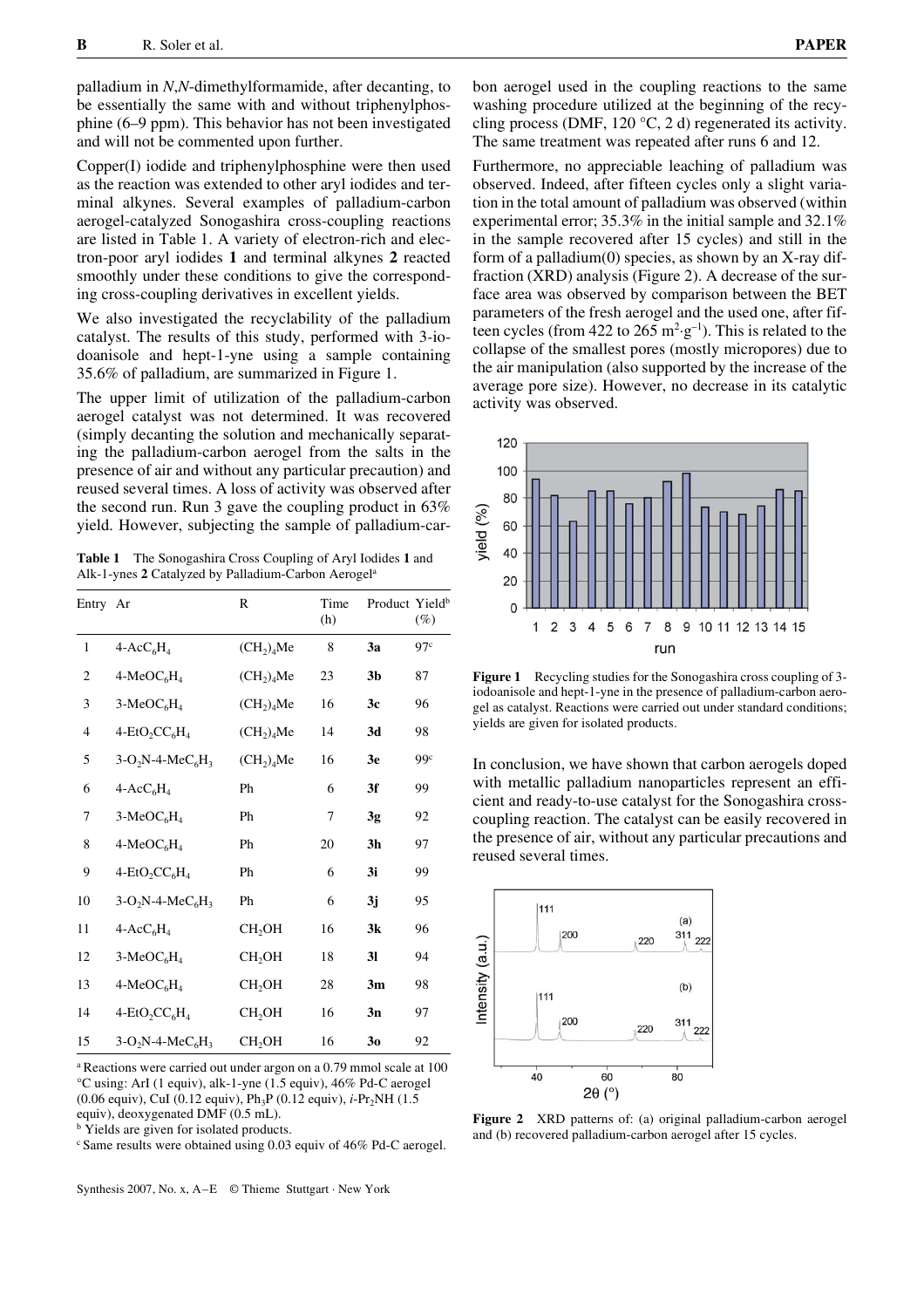Melting points were determined with a Büchi B-545 apparatus and are uncorrected. All reagents and solvents are commercially available and were used as purchased, without further purification. Reaction products were purified on axially compressed columns, packed with 25–40 µm silica gel (Macherey Nagel), connected to a Gilson solvent delivery system and to a Gilson refractive index detector, and eluted with *n*-hexane–EtOAc mixtures. <sup>1</sup>H NMR spectra (400 MHz) and 13C NMR spectra (100.6 MHz) were recorded with a Bruker Avance 400 spectrometer. IR spectra were recorded with a Jasco FT/IR-430 spectrophotometer. Mass spectra were recorded with a Shimadzu GC-MS QP-2010S spectrometer.

### **1-(3-Methoxyphenyl)hept-1-yne (3c); Typical Procedure**

In a 10-mL closed-cap flask containing 46% Pd-C aerogel (11 mg, 0.047 mmol) were placed CuI (19 mg, 0.1 mmol),  $Ph_3P$  (25 mg, 0.1) mmol), 3-iodoanisole (189 mg, 0.79 mmol), *i*-Pr<sub>2</sub>NH (0.17 mL, 1.2) mmol), hept-1-yne (0.16 mL, 1.2 mmol), and previously degassed DMF (0.5 mL) under argon. To avoid the fragmentation of the catalyst, the reactor was orbitally stirred at 600 rpm using a Synthesis 1 Heidolph apparatus at 100 °C for 16 h. After cooling, the soln was removed by means of a Pasteur pipet and the catalyst was washed with DMF  $(3 \times 0.3 \text{ mL})$ . The combined organic extracts were diluted in Et<sub>2</sub>O (100 mL), washed with brine  $(3 \times 30 \text{ mL})$ , dried  $(Na<sub>2</sub>SO<sub>4</sub>)$ , and evaporated at reduced pressure. The residue (a yellow oil) was purified by high pressure column chromatography (silica gel, *n*-hexane–EtOAc, 99.5:0.5) to give **3c** as a yellow oil; yield: 153 mg (96%).

IR (neat): 2927, 2228, 1598, 1575, 1486, 1463, 1287, 1045, 780,  $680 \text{ cm}^{-1}$ .

<sup>1</sup>H NMR (400.13 MHz, CDCl<sub>3</sub>):  $\delta$  = 7.22 (t, *J* = 7.8 Hz, 1 H), 7.04  $(d, J = 7.6 \text{ Hz}, 1 \text{ H}), 6.98 \text{ (br s, 1 H)}, 6.86 \text{ (dd, } J_1 = 8.4 \text{ Hz}, J_2 = 2.4$ Hz, 1 H), 3.82 (s, 3 H), 2.44 (d, *J* = 7.2 Hz, 2 H), 1.64 (m, 2 H), 1.48 (m, 2 H), 1.41 (m, 2 H), 0.99 (t, *J* = 7.2 Hz, 3 H).

<sup>13</sup>C NMR (100.3 MHz, CDCl<sub>3</sub>):  $\delta = 159.3$ , 129.2, 125.1, 124.1, 116.4, 114.0, 90.4, 80.5, 51.2, 31.2, 28.5, 22.3, 19.4, 14.0.

MS: *m*/*z* (%) = 202 (100, M+), 145 (81), 115 (73), 147 (69).

Anal. Calcd for  $C_{14}H_{18}O$ : C, 83.12; H, 8.97. Found C, 83.03; H, 8.95.

### **Recycling Procedure**

After each run, the Pd-C aerogel was recovered by decanting the soln and separating the catalyst system mechanically from the salts in the presence of air, without any particular precaution. It was simply picked up with a spatula, washed with DMF  $(3 \times 0.3 \text{ mL})$ , MeCN ( $5 \times 1$  mL), MeOH ( $5 \times 1$  mL), and DMF (0.3 mL), and immersed in DMF to keep it wet until subsequent utilization. In case of loss of activity, the Pd-C aerogel can be reactivated by heating it in DMF at 120 °C for 2 d.

#### **4-(Hept-1-ynyl)acetophenone (3a)** Oil.

IR (neat): 2926, 2230, 1684, 1260, 825 cm–1.

<sup>1</sup>H NMR (CDCl<sub>3</sub>):  $\delta$  = 7.82 (d, *J* = 8.2 Hz, 2 H), 7.43 (d, *J* = 8.2 Hz, 2 H), 2.59 (s, 3 H), 2.42 (t, *J* = 7.2 Hz, 2 H), 1.60 (p, *J* = 7.2 Hz, 2 H), 1.40–1.30 (m, 4 H), 0.90 (t, *J* = 7.1 Hz, 3 H).

<sup>13</sup>C NMR (CDCl<sub>3</sub>):  $\delta$  = 197.4, 135.7, 131.7, 129.2, 128.2, 94.5, 80.1, 31.1, 28.3, 26.6, 22.3, 19.5, 14.0.

MS (EI, 70 eV): *m*/*z* (%) = 43 (100), 129 (17), 199 (16), 41 (15), 114  $(10), 214$   $(M^+, 9)$ .

Anal. Calcd for  $C_{15}H_{18}O$ : C, 84.07; H, 8.47. Found C, 84.13; H, 8.46.

#### **1-(4-Methoxyphenyl)hept-1-yne (3b)** Oil.

IR (neat): 2926, 2200, 1603, 1510, 1245, 834 cm–1.

<sup>1</sup>H NMR (CDCl<sub>3</sub>):  $\delta$  = 7.84 (d, *J* = 8.4 Hz, 2 H), 7.37 (d, *J* = 2.4 Hz, 2 H), 3.81 (s, 3 H), 2.42 (t, *J* = 7.2 Hz, 2 H), 1.62 (p, *J* = 7.2 Hz, 2 H), 1.41–1.29 (m, 4 H), 0.97 (t, *J* = 7.2 Hz, 3 H).

<sup>13</sup>C NMR (CDCl<sub>3</sub>):  $\delta$  = 159.0, 132.9, 116.3, 113.8, 88.8, 80.2, 55.2, 31.2, 28.6, 22.3, 19.4, 14.0.

MS (EI, 70 eV): *m*/*z* (%) = 45 (100), 147 (55), 41 (50), 202 (M+, 47).

Anal. Calcd for  $C_{14}H_{18}O$ : C, 83.12; H, 8.97. Found C, 83.20; H, 8.99.

### **Ethyl 4-(Hept-1-ynyl)benzoate (3d)**

Oil.

IR (neat): 2930, 1710, 2225, 1250, 830 cm–1.

<sup>1</sup>H NMR (CDCl<sub>3</sub>):  $\delta$  = 7.95 (d, *J* = 8.4 Hz, 2 H), 7.43 (d, *J* = 8.4 Hz, 2 H), 4.35 (q, *J* = 7.2 Hz, 2 H), 2.41 (t, *J* = 7.2 Hz, 2 H), 1.61 (p, *J* = 7.2 Hz, 2 H), 1.43–1.36 (m, 4 H), 1.37 (t, *J* = 6.8 Hz, 3 H), 0.92  $(t, J = 7.2 \text{ Hz}, 3 \text{ H}).$ 

<sup>13</sup>C NMR (CDCl<sub>3</sub>):  $\delta = 166.0, 131.3, 129.3, 129.1, 128.8, 93.8,$ 80.1, 60.9, 31.1, 28.3, 22.2, 19.4, 14.2, 13.9,

MS (EI, 70 eV): *m*/*z* (%) = 129 (100), 117 (65), 41 (62), 143 (50), 115 (47), 128 (46), 244 (M+, 36).

Anal. Calcd for C<sub>16</sub>H<sub>20</sub>O<sub>2</sub>: C, 78.65; H, 8.25. Found C, 78.57; H, 8.27.

### **1-(4-Methyl-3-nitrophenyl)hept-1-yne (3e)** Oil.

IR (neat): 2930, 2230, 1530, 1346, 895, 826 cm–1.

<sup>1</sup>H NMR (CDCl<sub>3</sub>):  $\delta$  = 7.97 (s, 1 H), 7.49 (d, *J* = 7.8 Hz, 1 H), 7.24 (d, *J* = 7.8 Hz, 1 H), 2.57 (s, 3 H), 2.40 (t, *J* = 7.2 Hz, 2 H), 1.61 (p, *J* = 7.2 Hz, 2 H), 1.45–1.31 (m, 4 H), 0.93 (t, *J* = 7.2 Hz, 3 H).

<sup>13</sup>C NMR (CDCl<sub>3</sub>):  $\delta$  = 149.0, 135.6, 132.6, 132.5, 127.4, 123.4, 92.7, 78.3, 31.1, 28.2, 20.20, 22.2, 19.3, 13.9.

MS (EI, 70 eV): *m*/*z* (%) = 43 (100), 129 (17), 199 (16), 214 (14),  $231$  (M<sup>+</sup>, 3).

Anal. Calcd for  $C_{14}H_{17}NO_2$ : C, 72.70; H, 7.41; N, 6.06. Found: C, 72.78; H, 7.40; N, 6.04.

### **4-(Phenylethynyl)acetophenone (3f)**

Mp 96–7 °C.

IR (KBr): 2992, 2217, 1677, 1262, 830, 750, 690 cm–1.

<sup>1</sup>H NMR (CDCl<sub>3</sub>):  $\delta$  = 7.95 (d, *J* = 8.4 Hz, 2 H), 7.62 (d, *J* = 8.4 Hz, 2 H), 7.57 (m, 2 H), 7.39 (m, 3 H), 2.62 (s, 3 H).

<sup>13</sup>C NMR (CDCl<sub>3</sub>):  $\delta$  = 196.8, 135.7, 131.3, 131.2, 128.3, 127.98, 127.8, 127.7, 122.2, 92.3, 88.2, 26.1.

MS (EI, 70 eV): *m*/*z* (%) = 205 (100), 220 (M+, 76), 176 (50), 43 (46).

Anal. Calcd for C<sub>16</sub>H<sub>12</sub>O: C, 87.25; H, 5.49. Found C, 87.14; H, 5.51.

#### **1-(3-Methoxyphenyl)-2-phenylacetylene (3g)** Mp 74–75 °C.

IR (KBr): 2930, 2250, 1595, 1229, 865, 762, 684 cm–1.

<sup>1</sup>H NMR (CDCl<sub>3</sub>):  $\delta$  = 7.59 (m, 2 H), 7.39 (m, 3 H), 7.31 (d, *J* = 8.0 Hz, 1 H), 7.19 (d,  $J = 7.6$  Hz, 1 H), 7.12 (m, 1 H), 6.94 (dd,  $J_1 = 8.0$ Hz,  $J_2 = 2.4$  Hz, 1 H), 3.86 (s, 3 H).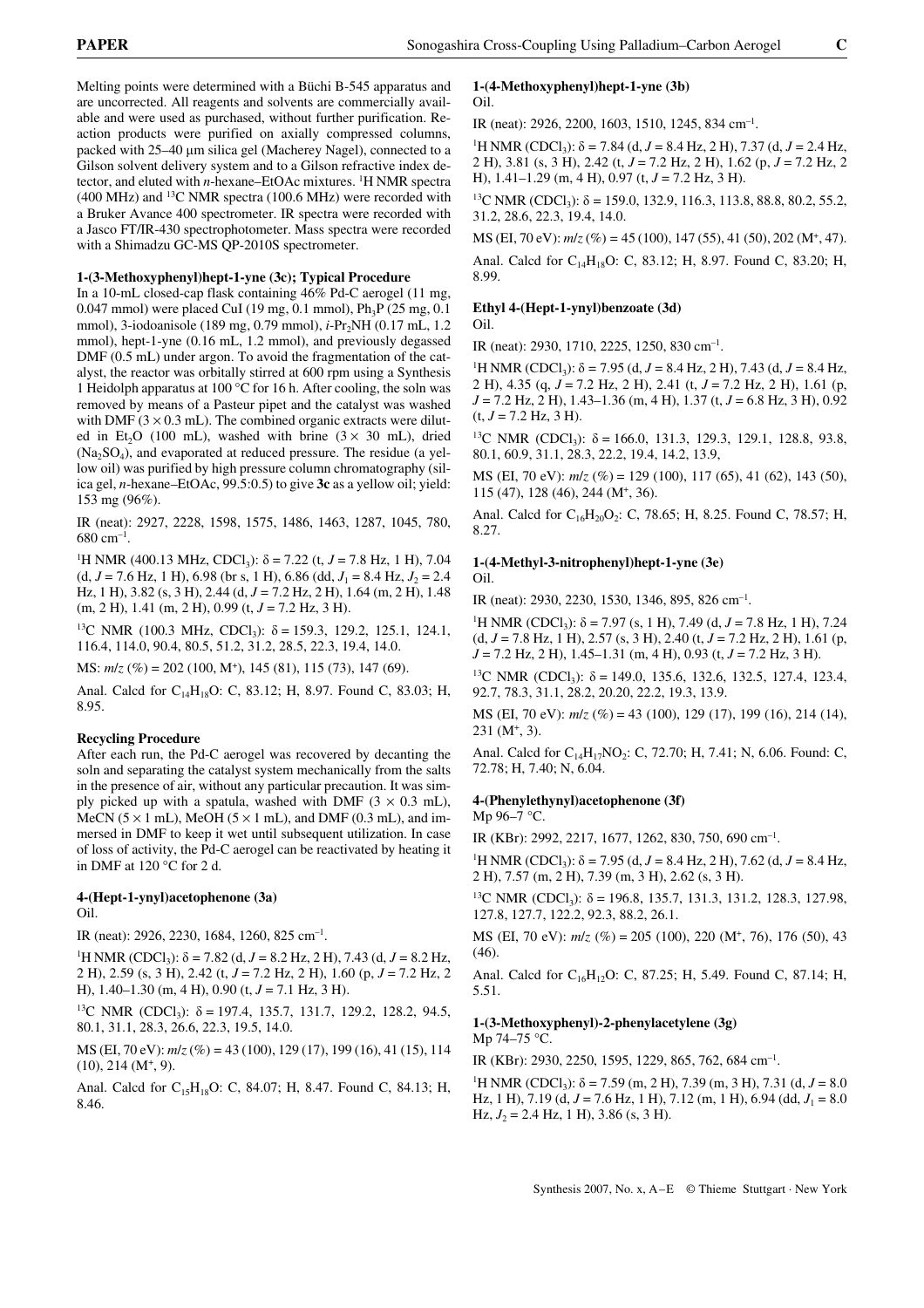<sup>13</sup>C NMR (CDCl<sub>3</sub>):  $\delta$  = 158.9, 131.2, 128.9, 127.9, 127.8, 123.8, 123.7, 122.7, 115.9, 114.5, 88.9, 88.7, 54.8.

MS (EI, 70 eV): *m*/*z* (%) = 208 (M+, 100), 178 (23), 165 (22), 139 (9).

Anal. Calcd for  $C_1,H_1,0$ : C, 86.51; H, 5.81. Found C, 86.59; H, 5.80.

### **1-(4-Methoxyphenyl)-2-phenylacetylene (3h)** Mp 57–59 °C.

IR (KBr): 2930, 2211, 1510, 1244, 833, 750, 690 cm–1.

<sup>1</sup>H NMR (CDCl<sub>3</sub>):  $\delta$  = 7.58 (m, 2 H), 7.53 (d, *J* = 8.8 Hz, 2 H), 7.37 (m, 3 H), 6.92 (d, *J* = 8.8 Hz, 2 H), 3.86 (s, 3 H).

<sup>13</sup>C NMR (CDCl<sub>3</sub>):  $\delta$  = 159.2, 132.6, 131.0, 127.9, 127.5, 123.2, 114.9, 113.6, 89.0, 87.6, 54.8.

MS (EI, 70 eV): *m*/*z* (%) = 208 (M+, 100), 193 (44), 165 (37), 139  $(12)$ .

Anal. Calcd for C<sub>15</sub>H<sub>12</sub>O: C, 86.51; H, 5.81. Found C, 86.44; H, 5.79.

# **Ethyl 4-(Phenylethynyl)benzoate (3i)**

Mp 72–73 °C.

IR (KBr): 2984, 2214, 1710, 1262, 850, 750, 688 cm–1.

<sup>1</sup>H NMR (CDCl<sub>3</sub>):  $\delta$  = 7.58 (m, 2 H), 8.05 (d, *J* = 8.4 Hz, 2 H), 7.61 (d, *J* = 8.4 Hz, 2 H), 7.38 (m, 3 H), 4.41 (q, *J* = 7.2 Hz, 2 H), 1.43  $(t, J = 7.2 \text{ Hz}, 3 \text{ H}).$ 

<sup>13</sup>C NMR (CDCl<sub>3</sub>):  $\delta$  = 166.1, 131.3, 131.0, 129.3, 129.0, 128.3, 128.0, 127.4, 122.2, 91.8, 88.2, 60.7, 13.8.

MS (EI, 70 eV): *m*/*z* (%) = 250 (M+, 100), 205 (88), 176 (47), 222 (33).

Anal. Calcd for  $C_{17}H_{14}O_2$ : C, 81.58; H, 5.64. Found C, 81.64; H, 5.62.

### **1-(4-Methyl-3-nitrophenyl)-2-phenylacetylene (3j)** Mp 106–107 °C.

IR (KBr): 2995, 2214, 1525, 1350, 826, 761, 690 cm–1.

<sup>1</sup>H NMR (CDCl<sub>3</sub>):  $\delta$  = 8.14 (s, 1 H), 7.64 (dd,  $J_1$  = 7.6 Hz,  $J_2$  = 1.2 Hz, 1 H), 7.56 (m, 2 H), 7.40 (m, *J* = 3.2 Hz, 3 H), 7.34 (d, *J* = 8 Hz, 1 H), 2.64 (s, 3 H).

<sup>13</sup>C NMR (CDCl<sub>3</sub>):  $\delta$  = 148.6, 135.0, 133.0, 132.4, 131.2, 128.4, 128.0, 127.0, 122.1, 121.9, 90.8, 86.4, 19.9.

MS (EI, 70 eV): *m*/*z* (%) = 237 (M+, 100), 189 (66), 220 (52), 165 (50).

Anal. Calcd for  $C_{15}H_{11}NO_2$ : C, 75.94; H, 4.67; N, 5.90. Found C, 75.86; H, 4.68; N, 5.92.

## **4-(3-Hydroxyprop-1-ynyl)acetophenone (3k)** Mp 81–82 °C.

IR (KBr): 3350, 2900, 2250, 1662, 1270, 820 cm–1.

<sup>1</sup>H NMR (CDCl<sub>3</sub>):  $\delta$  = 7.82 (d, *J* = 7.2 Hz, 2 H), 7.43 (d, *J* = 7.2 Hz, 2 H), 4.51 (s, 2 H), 3.40 (s, 1 H), 2.55 (s, 3 H).

<sup>13</sup>C NMR (CDCl<sub>3</sub>):  $\delta$  = 197.6, 135.7, 131.2, 127.7, 127.2, 90.6, 84.0, 50.8, 26.1.

MS (EI, 70 eV): *m*/*z* (%) = 43 (100), 159 (88), 77 (71), 174 (M+, 50), 131 (50).

Anal. Calcd for  $C_{11}H_{10}O_2$ : C, 75.84; H, 5.79. Found C, 75.90; H, 5.80.

## **3-(3-Methoxyphenyl)prop-2-ynol (3l)** Oil.

Synthesis 2007, No. x, A–E © Thieme Stuttgart · New York

IR (neat): 3370, 2936, 2227, 1600, 1050, 850 cm–1.

<sup>1</sup>H NMR (CDCl<sub>3</sub>):  $\delta$  = 7.21 (dd, *J*<sub>1</sub> = 8.4 Hz, *J*<sub>2</sub> = 7.6 Hz, 1 H). 7.04  $(d, J = 7.6 \text{ Hz}, 1 \text{ H}), 6.99 \text{ (s, 1 H)}, 6.88 \text{ (dd, } J_1 = 8.4 \text{ Hz}, J_2 = 2.0 \text{ Hz},$ 1 H), 4.51 (s, 2 H), 3.82 (s, 3 H), 2.96 (s, 1 H*).*

<sup>13</sup>C NMR (CDCl<sub>3</sub>):  $\delta$  = 158.7, 128.9, 123.8, 123.1, 116.1, 114.5, 86.8, 84.9, 54.8, 50.9.

MS (EI, 70 eV): *m*/*z* (%) = 162 (M+, 100), 91(64), 63 (32), 104 (31), 78 (30), 145 (13).

Anal. Calcd for  $C_{10}H_{10}O_2$ : C, 74.06; H, 6.21. Found C, 74.13; H, 6.22.

### **3-(4-Methoxyphenyl)prop-2-ynol (3m)**

### Oil.

IR (neat): 3334, 2926, 2235, 1600, 1247, 826 cm–1.

<sup>1</sup>H NMR (CDCl<sub>3</sub>):  $\delta$  = 7.37 (d, *J* = 8.8 Hz, 2 H), 6.82 (d, *J* = 8.8 Hz, 2 H), 4.49 (s, 2 H), 3.78 (s, 3 H), 2.92 (s, 1 H).

<sup>13</sup>C NMR (CDCl<sub>3</sub>):  $\delta$  = 159.2, 132.7, 114.2, 113.5, 85.6, 85.0, 54.8, 50.9.

MS (EI, 70 eV): *m*/*z* (%) = 162 (M+, 100), 91 (50), 131 (39), 145 (38).

Anal. Calcd for  $C_{10}H_{10}O_2$ : C, 74.06; H, 6.21. Found C, 73.97; H, 6.23.

# **Ethyl 4-(3-Hydroxyprop-1-ynyl)benzoate (3n)**

Mp 63–64 °C.

IR (KBr): 3462, 2992, 2150, 1699, 1288, 1015, 855, 778 cm–1.

<sup>1</sup>H NMR (CDCl<sub>3</sub>):  $\delta$  = 7.93 (d, *J* = 8.0 Hz, 2 H), 7.42 (d, *J* = 8.0 Hz, 2 H), 4.51 (s, 2 H), 4.35 (q, *J* = 7.2 Hz, 2 H), 3.17 (s, 1 H), 1.36 (t,  $J = 7.2$  Hz, 3 H).

<sup>13</sup>C NMR (CDCl<sub>3</sub>):  $\delta = 165.7, 131.0, 129.4, 128.9, 126.80, 90.0,$ 84.1, 60.8, 50.8, 13.1.

MS (EI, 70 eV): *m*/*z* (%) = 131 (100), 77 (58), 103 (48), 159 (44),  $204$  (M<sup>+</sup>, 30).

Anal. Calcd for  $C_{12}H_{12}O_3$ : C, 70.57; H, 5.92. Found C, 70.46; H, 5.94.

# **3-(4-Methyl-3-nitrophenyl)prop-2-ynol (3o)**

Oil.

IR (neat): 3363, 2928, 2237, 1526, 1350, 1033, 882, 834, 800 cm–1. <sup>1</sup>H NMR (CDCl<sub>3</sub>):  $\delta$  = 7.95 (d, *J* = 1.2 Hz, 1 H), 7.49 (dd, *J*<sub>1</sub> = 7.6 Hz, *J*<sup>2</sup> = 1.2 Hz, 1 H), 7.24 (d, *J* = 7.6 Hz, 1 H), 4.50 (s, 2 H), 2.94 (s, 1 H), 2.55 (s, 3 H).

<sup>13</sup>C NMR (CDCl<sub>3</sub>):  $\delta$  = 148.4, 135.2, 133.3, 132.3, 127.0, 121.3, 88.8, 82.5, 50.7, 19.8.

MS (EI, 70 eV): *m*/*z* (%) = 115 (100), 91 (87), 174 (70), 191 (M+, 53).

Anal. Calcd for  $C_{10}H_9NO_3$ : C, 62.82; H, 4.74; N, 7.33. Found C, 62.76; H, 4.72; N, 7.30.

### **Acknowledgment**

Work carried out in the framework of the National Project 'Stereoselezione in Sintesi Organica. Metodologie ed Applicazioni' and FIRB 2003 supported by the Ministero dell'Università e della Ricerca Scientifica e Tecnologica and by the University 'La Sapienza'. Financial support from 'Ministerio de Educación y Ciencia' (Projects CTQ2005-04968-C02-01 and MAT2006-13572-C02-01 and grants of L.M, S.M and R.S.) and 'DURSI-Generalitat de Catalunya' (Projects SGR 2005-00452 and SGR 2005-00305) are gratefully acknowledged.